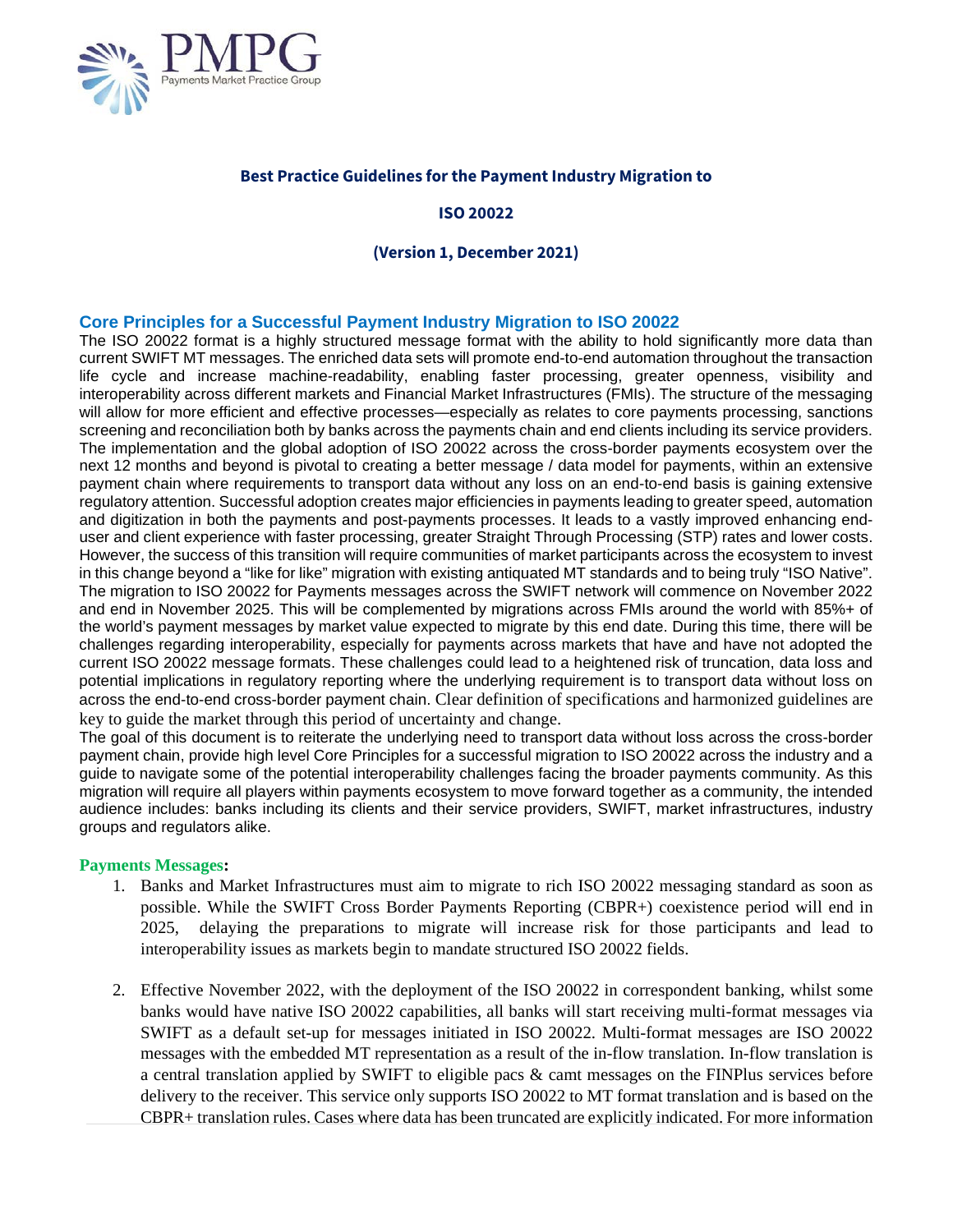

banks should consult their SWIFT representatives or https://www.swift.com/standards/iso-20022/iso-20022-programme

- 3. The correct formatting and usage of message standards are key to enable smooth processing across both protocols during the coexistence period between ISO 20022  $&$  MT. The use of incorrect message types may lead to a message being aborted by the Transaction Manager. Additional clarification on how the abort process will work is expected in 2022.
- 4. Structured party and agent data will become mandatory in cross-border payment processing and should be considered as critical requirement in banks' ISO 20022 migration projects. Banks should begin planning for the usage of structured party and agent data with 2023 as a target timeline. This planning should include both reviews of existing data sets, processing and data management capabilities and the opening of frontend channels for data capture. Additionally, banks should be educating all clients types and encouraging them to start using structured party information. For details, please refer to [https://www.swift.com/swift](https://www.swift.com/swift-resource/234447/download)[resource/234447/download](https://www.swift.com/swift-resource/234447/download)
- 5. If translation applications are used (in-house or vendor solutions), CBPR+ translation rules must be applied (ensure the vendor is certified). CBPR+ translation rules are available at myStandards : <https://www2.swift.com/mapping/#/>

To avoid proliferation of ad hoc/in-house translations, it is strongly recommended to leverage the SWIFT central Inflow translation (ISO 20022 to MT) and process the embedded MT in the multiformat ISO 20022 message received. The embedded MT message should serve the non-ISO 20022 ready institutions as a basis for subsequent processing including the generation of the next leg of the payment in MT.

6. Cross-border payments initiated in ISO 20022 which include enhanced data that are subject to clearing and settlement via a Market Infrastructure which is not fully ISO 20022 enabled yet, are likely to lead to data truncation. To avoid any loss of data, ISO 20022 initiated messages into those markets should, where possible, consider the local limitations and be limited to "Like for Like" data. Financial Institutions currently acting as intermediary in each market are strongly requested to raise awareness of local limitation and discourage usage of extended information to avoid loss of data. Clear definition of specifications and harmonized guidelines are key to guide the market through this period of uncertainty and change

However for those cases when extended ISO 20022 is sent by Corporate clients:

- it is critical for the local community to apply the CBPR+ translation rules including the truncation sign and mapping conventions (i.e. the use of specific codes for the identification of the data following i.e. /ULTB/ to identify the ultimate creditor)
- Market Infrastructures that have not migrated to extended ISO 20022 by Nov 2022 urged to take responsibility & leadership and proactively work with their communities to address the local interoperability risks.
- 7. Returns must be initiated in accordance with the respective standard (pacs.004 in ISO 20022 or MT103/RETN/ or MT202/RETN/). In case of a break of schema such as a return being initiated via MT103/RETN/ following the receipt of a multi-format pacs.008, correct referencing is key to allow the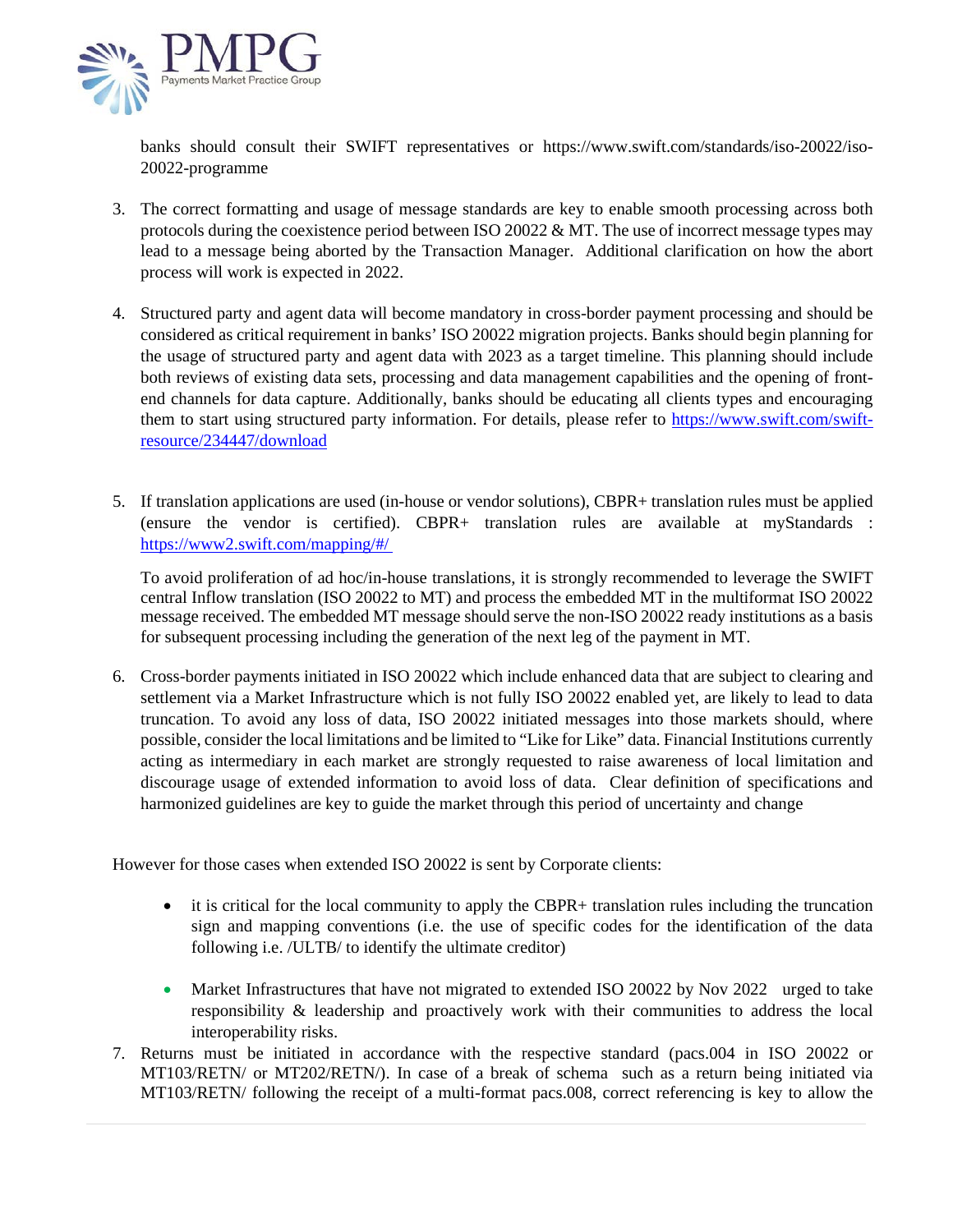

receiver to reconcile the return correctly. Returns must therefore follow strictly the CBPR+ mapping guideline for subsequent processing due to be published myStandards in due course.

# **Reporting :**

- 8. Unlike the limited FIN MT900/910/940/950 messages ISO 20022 reporting messages, such as camt.053 and camt.054 are very rich in structure and information. Meaningful translation is therefore not possible. While camt messages are recognized as the standard for account owners to receive full reporting of ISO 20022 transactions, the account owner or message recipient should not be pressurized to receive full ISO reporting (including Nostro Reporting camt statements) messages until they are capable to consume the richness of these messages in their nostro reconciliation/liquidity management application. Reporting messages in ISO 20022 such as camt.052/053 and camt.054 are acknowledged to be used between a service provider and a service user (customer). The service provider must expect to continue serving their clients with MT messages until the service user (customer) is ready to consume ISO 20022 for reporting. This is particularly critical for statement messages (MT940/950 and camt.053) and therefore the message to be used should be agreed between the respective parties. Equally, recipients that require the full ISO reporting for any reason should leverage camt reporting as the means to obtain this information rather than requesting the information to be provided manually.
- **Important Note: All CBPR+ messages on FINPlus require an RMA.** Unlike MT category 9, reporting messages in ISO 20022 (camt.) require the establishment of a bilateral RMA. In case financial institutions agree with their customer to use ISO 20022 camt messages for reporting (such as camt.054 the "Bank to Customer Debit Credit Notification" or camt.053 the "Bank to Customer Statement" ) they must establish the RMA business profile for reporting.

#### **Exceptions & Investigations**

- 9. Request for cancellation must be initiated in accordance with the respective standard (camt.056 in ISO 20022 or MT192 or MT292). In case of a break of schema such as a request for cancellation being initiated via MT192 following the receipt of a multi-format pacs.008, correct referencing is key to allow the receiver to reconcile the cancellation request correctly. Cancellation requests must therefore follow strictly the CBPR+ mapping guideline for subsequent processing due to be published on myStandards in due course.
- 10. ISO 20022 standards for Exceptions and Investigations (except for camt.056 & camt.029) are still under review by the global industry and expected to be deployed end of 2023 only. Banks must continue processing exceptions and investigations using the legacy FIN MT messages. To facilitate a smooth processing of investigation cases related to a payment, usage of critical references is key. A guiding document is in the process of being developed and due to be published on PMPG's document centre in the coming weeks.

#### **Communication:**

11. **Payment Market Infrastructures (PMIs), local Central Banks and Payments Associations** are strongly encouraged to raise awareness on the global ISO 20022 migration and urge the necessary sense for "need to action" in their community.